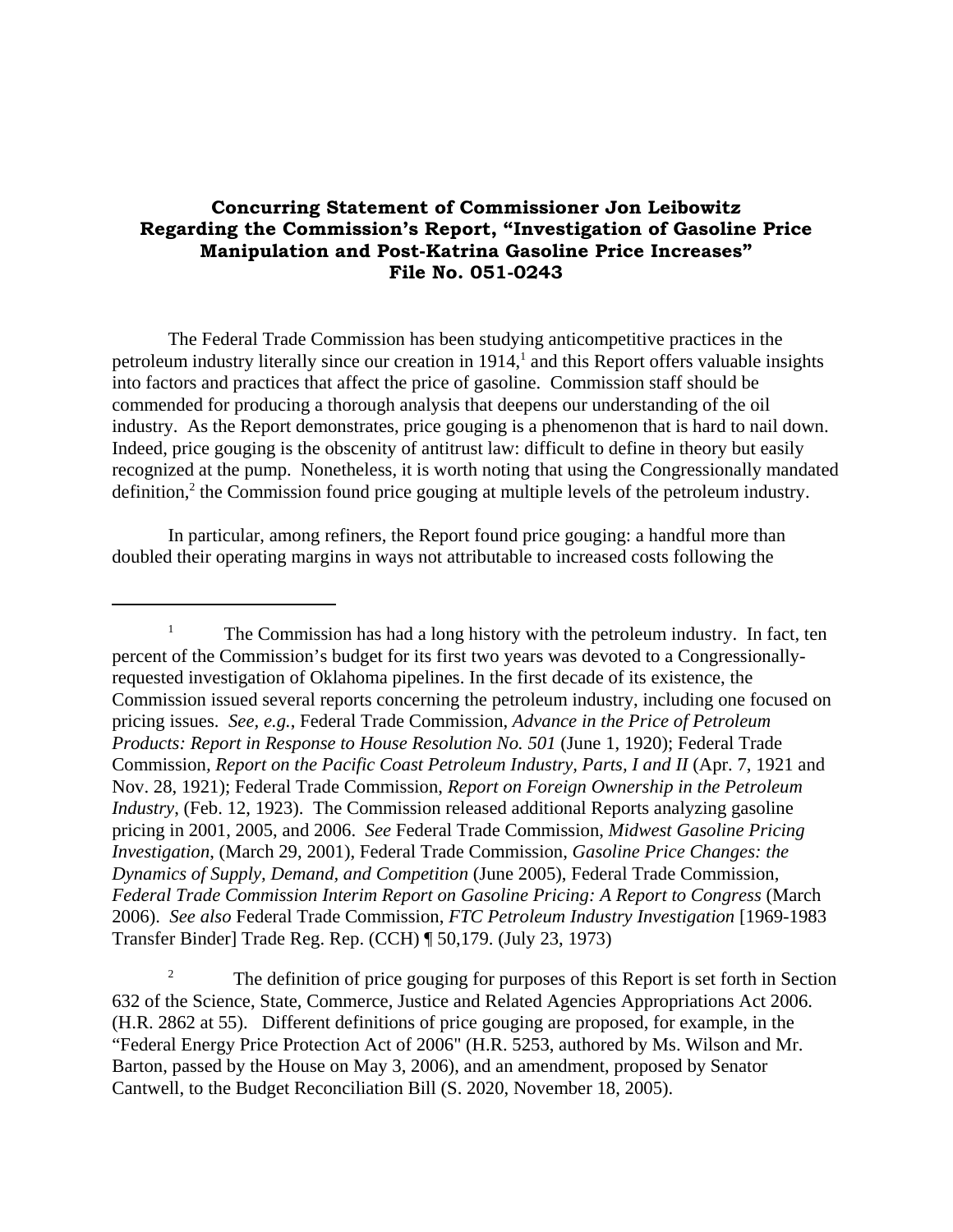hurricanes. It is equally troubling, however, that most other refiners, who did not technically meet the price gouging test, enjoyed markups of similar magnitude.<sup>3</sup>

In the wake of Katrina and Rita, the vast majority of retailers raised prices based on what they paid for supply or in anticipation of increased replacement costs. Some retail stations, however, actually raised their prices significantly without satisfactory cost or adequate marketbased explanations. Not surprisingly, thousands of complaints have been received at the local level and dozens of cases brought under state laws prohibiting price-gouging.<sup>4</sup> These statutes, which almost invariably require a declared state of emergency or other triggering event, may serve a salutary purpose: discouraging outliers from profiteering in the aftermath of a disaster.

 If there is any villain in the long lasting saga of high oil prices, though, it is OPEC. For the past 30-plus years, this cartel has caused massive transfers of wealth from the United States to oil-exporting nations. The conduct of its members would be criminal if undertaken by private companies. OPEC is not the only reason for this year's steep climb in prices: other contributing factors to the current rise in gasoline prices include increased demand in China and India, complicated environmental requirements, and American over-dependence on both foreign oil sources and fuel-inefficient automobiles. But OPEC's permissible price fixing will surely continue to bedevil American businesses and consumers well into the future.

Of course, there are petroleum companies that did make community-based relief efforts. For example, one small refiner, recognizing the hardships inflicted on consumers in the wake of Hurricane Rita, apparently offered FEMA all the free heating oil it could 'cart away.' FEMA, however, failed to take the company up on its offer.

<sup>4</sup> As noted in the Report, twenty-nine states and the District of Columbia have price gouging laws that provide for either civil or criminal penalties and, in some situations, both. Six of these states and the District of Columbia expressly are permitted by their statutes to cap prices increases during an emergency. Though many complaints about retailer pricing were received and investigated at the state level in the wake of Hurricanes Katrina and Rita, charges were brought only against a select few. In other words, current state price gouging laws appear to have been used judiciously post disaster in a manner entirely unthreatening to the operation of the free market.

<sup>&</sup>lt;sup>3</sup> Other sources report that twelve of the U.S. oil companies that list on the S&P 500 reported an average 48% increase in earnings for the fourth quarter of 2005. *See* CNN Money.com *Exxon Mobil Sets Profit Record*, (January 30, 2006) http://money.cnn.com/2006/01/30/news/companies/exxon\_earns/ (May 18, 2006). Industry profits for 2005 totaled almost \$140 billion. Congressional Research Service, *Oil Industry Profit Review 2005* (April 18, 2006). Moreover, the combined first-quarter 2006 revenue of Exxon, Chevron and ConocoPhillips totaled \$191.5 billion. This is more than the individual gross domestic products of 189 different countries -- Chile, Denmark, Peru and Venezuela among them. *See* Washington Post, *Oil Industry Unapologetic for High Profits*, (April 20, 2006) (citing statistics compiled by the Central Intelligence Agency.)